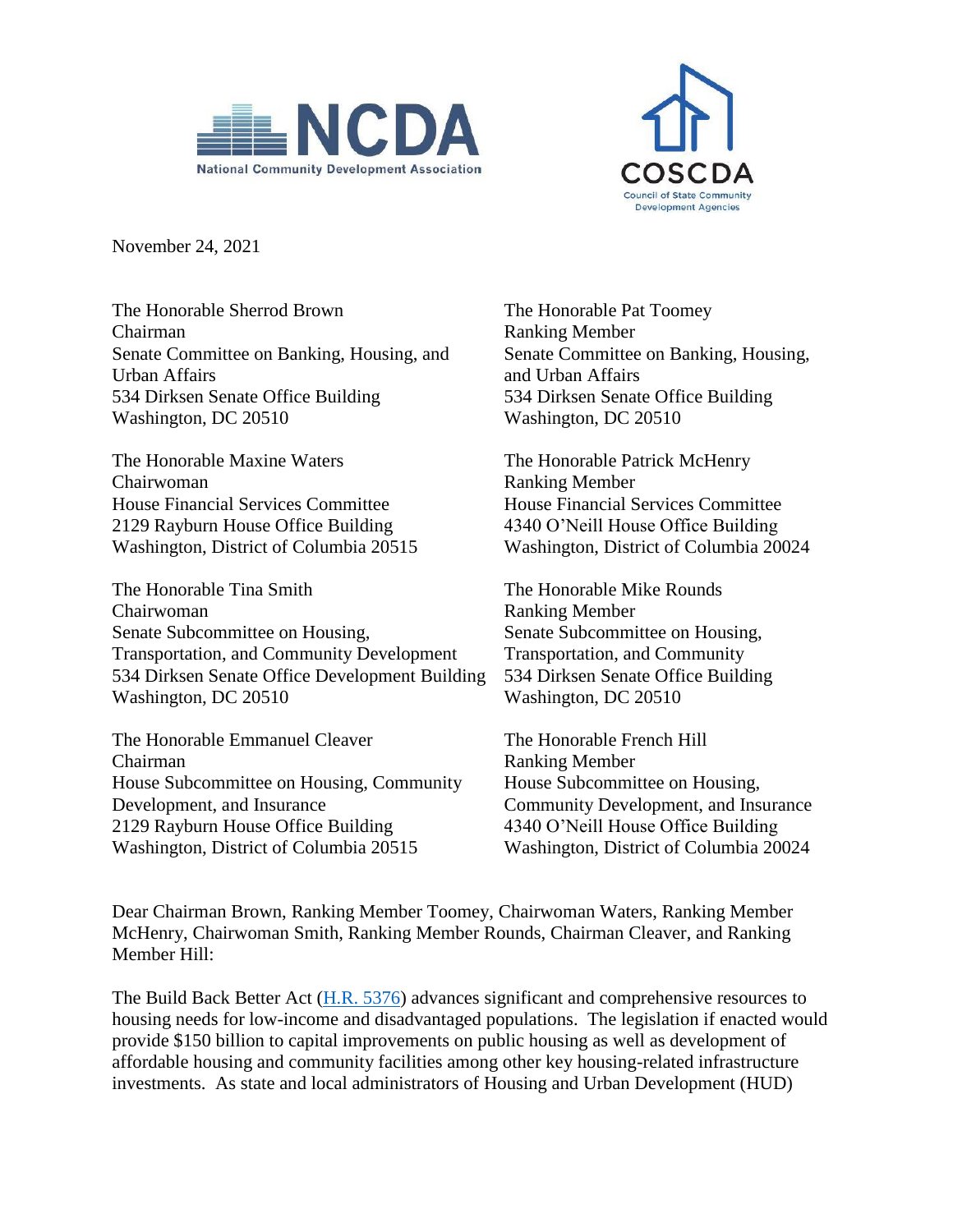programs, NCDA and COSCDA recognize the importance of federal funding in addressing housing instability, strengthening public infrastructure, and promoting quality of life.

NCDA and COSCDA ask for consideration of the following updates to the House-approved legislation:

## **Ensure resources are responsive to community-led infrastructure development through the Community Development Block Grant program**

Renewed investment in CDBG responds to significant gaps in infrastructure including affordable housing and water systems. Targeted resources for CDBG (Section 40101 Community Development Block Grant Funding for Affordable Housing and Infrastructure), as introduced in the House's Build Back Better  $Act<sup>1</sup>$ , are well-intended in supporting designated areas and activities: housing and infrastructure along the southern U.S. border, and manufactured homes and communities. However, due to the provision's specific use of CDBG and varying applicability of these eligible activities to communities, funds will be directed in an unequal and limited basis across the country.

CDBG is an important resource to communities responsive to the specific state and local needs; as such, the program can be used by grantees to complement other dedicated resources to housing and related community assets. From FY2005 to 2021, most CDBG resources supported public improvements with a third of program funds dedicated to roads, bridges, water systems, public buildings and related types of projects<sup>2</sup>; for states (non-entitlement communities), this is significantly higher with well over 50% of annual funding dedicated to public infrastructure.<sup>3</sup> Other key investment areas follow including housing rehabilitation, economic development, and public services. Each category is not isolated and instead accommodates other areas of community development; adequate utilities and public services for instance are necessary in supporting stable housing and safe neighborhoods. CDBG's flexible use of funds allows localities to address extensive and widespread needs unique to their community.

**NCDA and COSCDA encourage CDBG to be distributed through formula in the BBB Act.** 

An allocation of CDBG through the existing formula ensures communities of all locations and populations will be able to access and apply program funds to project needs; other means of distributing funding (ex. competitive process) means only a few jurisdictions generally with more capacity and resources will be positioned to participate i.e. larger, urban communities. Additionally, with the recent influx of federal funds for housing and community development from Treasury and HUD, jurisdictions have even less bandwidth to alter and adjust program rules to meet the specific funding pools (colonias) or activities (manufactured housing) as proposed in the Build Back Better Act. Instead, if resources are provided for all eligible program

 $\overline{\phantom{a}}$ 

Community Planning and Development (accessed on November 22, 2021):

[https://www.hudexchange.info/onecpd/assets/File/CDBG\\_Expend\\_NatlAll.xlsx.](https://www.hudexchange.info/onecpd/assets/File/CDBG_Expend_NatlAll.xlsx)

<sup>3</sup> CDBG National Accomplishment Report, FY2005 – 2021 (states), U.S. Housing and Urban Development – Office of Community Planning and Development (accessed on November 22, 2021): [https://www.hudexchange.info/onecpd/assets/File/CDBG\\_Expend\\_NatlState.xlsx.](https://www.hudexchange.info/onecpd/assets/File/CDBG_Expend_NatlState.xlsx) 

<sup>&</sup>lt;sup>1</sup> H.R. 5376, Build Back Better Act (revised November 3, 2021):

[https://rules.house.gov/sites/democrats.rules.house.gov/files/BILLS-117HR5376RH-RCP117-18.pdf.](https://rules.house.gov/sites/democrats.rules.house.gov/files/BILLS-117HR5376RH-RCP117-18.pdf)  <sup>2</sup> CDBG National Accomplishment Report, FY2005 – 2021, U.S. Housing and Urban Development – Office of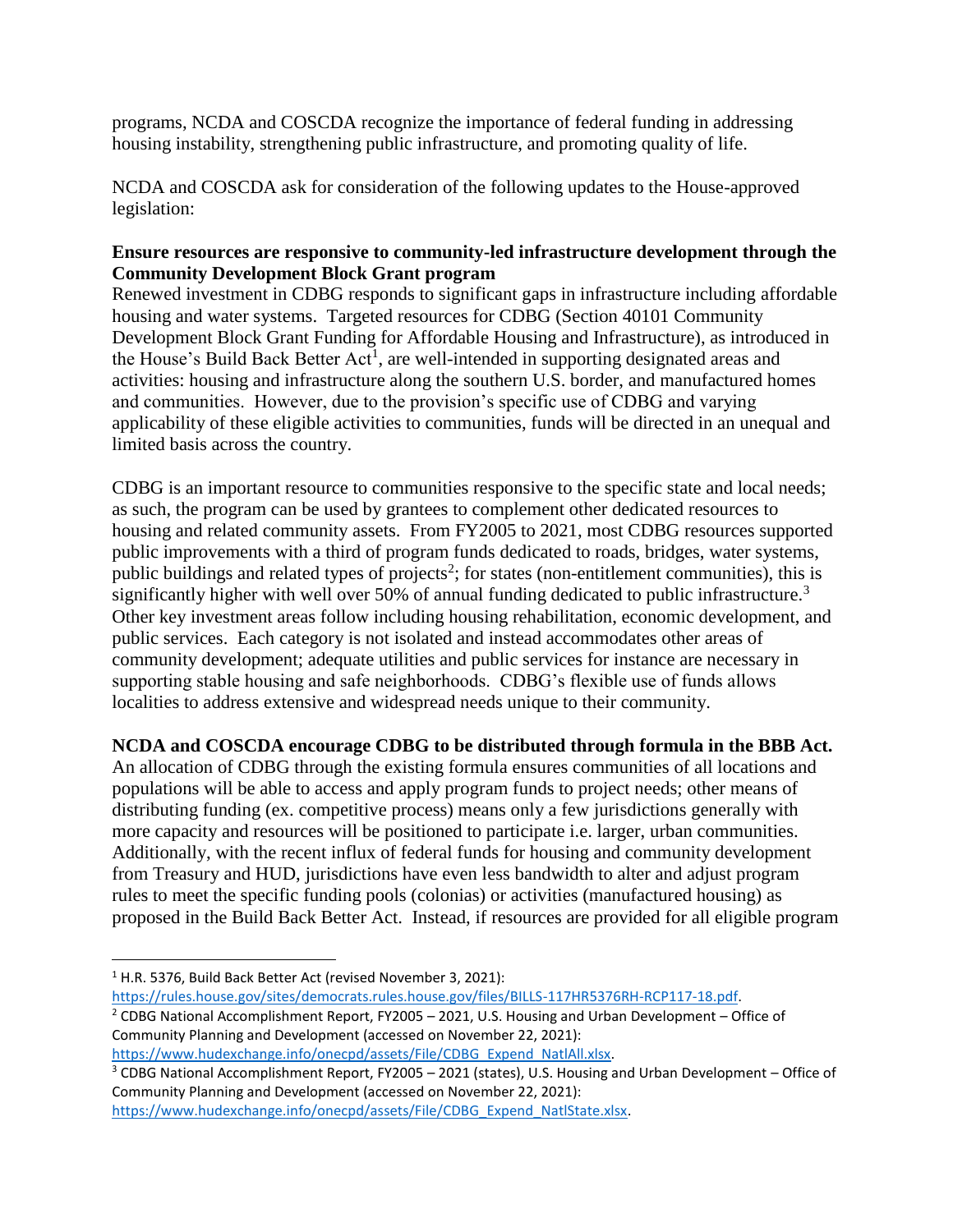activities under CDBG, resources would be an important and necessary way to support housing development alongside other investments in the legislation.

## **Reallocate unspent funds of related HUD-Community Planning and Development programs to the Community Development Fund and HOME Investment Partnerships accounts**

H.R. 5376 directs resources to several new programs aimed at improving access and availability of affordable housing and making key investments in community-based infrastructure. Based on the related eligible activities and goals of existing HUD-CPD programs - Community Development Block Grant (CDBG) and HOME Investment Partnerships (HOME), newness of program resources to stakeholders, and adoption of additional program design and rules under HUD, consideration is warranted to dedicate any remaining funds past the expenditure deadlines to CDBG and HOME accounts. In turn, resources can be appropriately reassigned to CDBG and HOME grantees for use to accommodate housing and community development goals responsive to specific local needs.

The following programs are recommended for reallocation of funds past the stated deadline for each (suggested legislative text in bold):

Section 40103 Unlocking Possibilities Program (CDBG)

(a) APPROPRIATION. - —In addition to amounts otherwise available, there is appropriated to the Secretary of Housing and Urban Development for fiscal year 2022, out of any money in the Treasury not otherwise appropriated … Amounts appropriated by this section shall remain available until September 30, 2031. **Any unexpended funds beyond September 30, 2031 shall be reallocated by the Secretary through formula in accordance with Section 106 (42 U.S. Code § 5306) of the Community Development Fund, as authorized under Sections 101 through 122 of the Housing and Community Development Act of 1974 (42 U.S. Code § 5301-5321). Funds shall remain available until expended.**

Section 40105 Community Restoration and Revitalization Fund (CDBG)

(a) APPROPRIATION.—In addition to amounts otherwise available, there is appropriated to the Community Restoration and Revitalization Fund established under subsection (b) for fiscal year 2022, out of any money in the Treasury not otherwise appropriated, to remain available until September 30, 2031— … **Any unexpended funds beyond September 30, 2031 shall be reallocated by the Secretary through formula in accordance with Section 106 (42 U.S. Code § 5306) of the Community Development Fund, as authorized under Sections 101 through 122 of the Housing and Community Development Act of 1974 (42 U.S. Code § 5301-5321). Funds shall remain available until expended.**

Section 40201 First Generation Down Payment Assistance (HOME)

(a) APPROPRIATION.—In addition to amounts otherwise available, there is appropriated to the First Generation Downpayment Fund to increase equal access to homeownership, established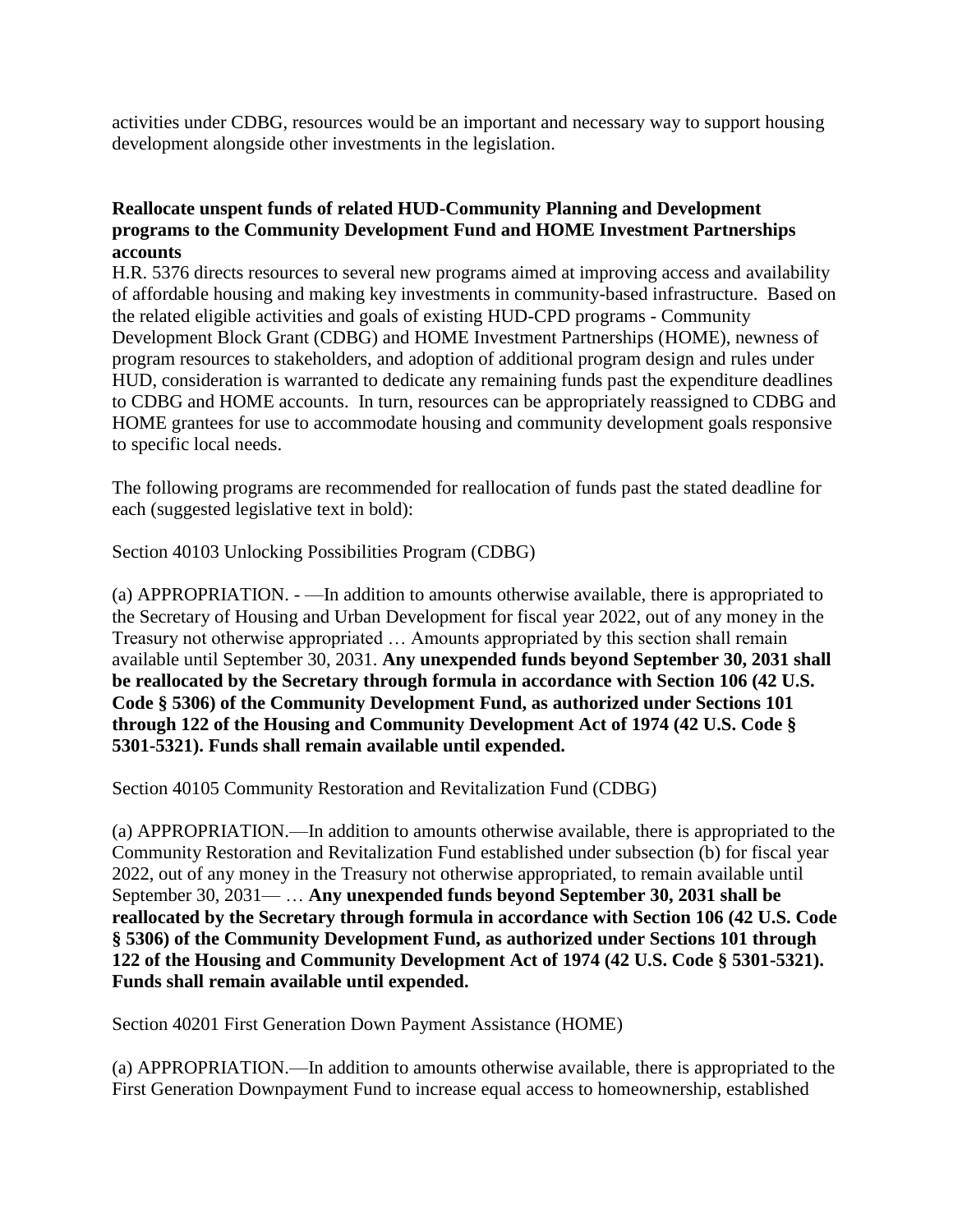under subsection (b) for fiscal year 2022, out of any money in the Treasury not otherwise appropriated— … **Any unexpended funds remaining beyond the stated deadlines in subsections (a)(1), (a)(2), (a)(3), and (a)(4) shall be reallocated by the Secretary through formula in accordance with Section 217 (42 U.S. Code § 12747) of the HOME Investment Partnerships Program, as authorized under sections 201 through 290 of the Cranston-Gonzalez National Affordable Housing Act (42 U.S.C. 12721-12753, 42 U.S.C. 12755- 12840). Funds shall remain available until expended.**

# **Adjustments and Flexibilities for HOME & Housing Trust Fund**

NCDA and COSCDA recommends retaining specific provisions in the Build Back Better Act under **Section 40002 Investments in Affordable and Accessible Housing Production.** The provisions would greatly benefit grantee administration and capacity.

- $\bullet$  (b)(3) Funding Restrictions
- $\bullet$  (b)(5) Administration

 $\overline{\phantom{a}}$ 

(c) Waivers (with exception of labor standards as described below)

## **Maintain Current Requirements on Federal Labor Standards**

- Prevailing Wages: Both CDBG and HOME abide by Davis Bacon labor standards in the annual formula programs. Since it is not an annually appropriated program, Davis Bacon does not apply to HTF; the program is supported by an assessment on receipts from the Federal Home Loan Mortgage Corporation.
	- o For HUD program administrators and related stakeholders, considerable challenges exist in the present reporting framework to meet Davis Bacon compliance. Common issues include limited or no information on wage classifications for both certain positions and in some jurisdictions, insufficient training availability for grantees and contractors, and the frequency of reporting requirements is often inconsistent with employer payrolls (reporting of wages weekly vs. contractor's payroll schedule).
	- o For states and localities with limited capacity, distribution of supplemental federal resources will require substantial partnerships and effort especially from the private sector. In order to secure stable employment and adequate compensation, laborers on federally-backed projects require participation from their respective employers to engage on stated projects. Present reporting requirements under Davis Bacon can discourage contractors, especially small businesses, from responding to bids of HUD-supported developments. One way to bolster participation from contractors is to promote streamlined processes in federal labor standards.
		- COSCDA recommends that Congress continue to exclude HTF from Davis Bacon labor standards requirements, or allow modified reporting requirements. Similar guidance as directed by Treasury for the American Rescue Plan Act (ARPA) State and Local Fiscal Recovery Fund (SLFRF)<sup>4</sup>

<sup>4</sup> Compliance and Reporting Guidance, State and Local Fiscal Recovery Funds, U.S. Department of the Treasury, B. Project and Expenditure Report 3. Required Information: All Infrastructure Projects (page 21), June 24, 2021: [https://home.treasury.gov/system/files/136/SLFRF-Compliance-and-Reporting-Guidance.pdf.](https://home.treasury.gov/system/files/136/SLFRF-Compliance-and-Reporting-Guidance.pdf)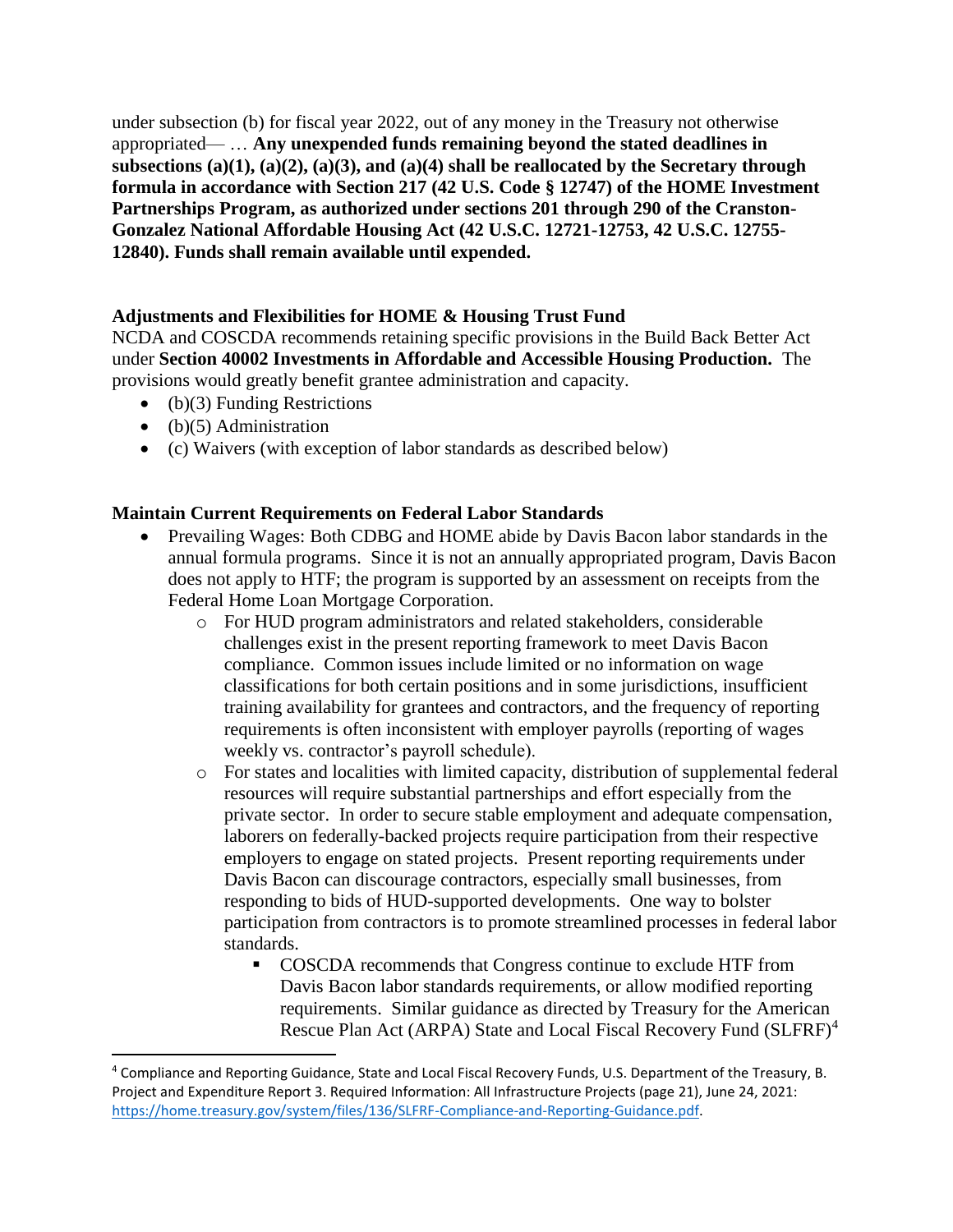would ensure prevailing wages are promoted while offering further flexibilities on meeting this threshold than requirements currently under Davis Bacon.

 Further, DOL is expected to release a proposed Davis Bacon rule in the coming weeks; when finalized, this should provide an opportunity to modernize reporting requirements across programs while ensuring that prevailing wage rates are implemented.

#### **Waive Section 3 to streamline administration and maximize investment in projects**

A revised Section 3 rule was issued on September 30, 2020 with a final notice published in August 2021.<sup>5</sup> Grantees are underway in navigating the updated requirements and understanding how to implement the policy as intended in new rule. An exemption on Section 3 is requested to streamline administration in carrying out Sections 40002 (Investments in Affordable and Accessible Housing Production) and 40101 (Community Development Block Grant Funding for Affordable Housing and Infrastructure); in turn, additional funds can be dedicated to project development. Legislative text is suggested below (in bold):

Section 40002 Investments in Affordable and Accessible Housing Production

(c) WAIVERS.—The Secretary may waive or specify alternative requirements for any provision of the Cranston-Gonzalez National Affordable Housing Act specified in subsection (a)(1) or (a)(2) or regulation for the administration of the amounts made available under this section other than requirements related to tenant rights and protections, fair housing, nondiscrimination, labor standards, and the environment, upon a finding that the waiver or alternative requirement is necessary to facilitate the use of amounts made available under this section. **Requirements under Section 3 of the Housing and Urban Development Act of 1968 (P.L. 90–448) (12 U.S.C. 1701u), as amended by the Housing and Community Development Act of 1992 (P.L. 102-550) shall not apply to the aforementioned subsections.** 

Section 40101 Community Development Block Grant Funding for Affordable Housing and Infrastructure

(d) WAIVERS.—The Secretary may waive or specify alternative requirements for any provision of title I of the Housing and Community Development Act of 1974 specified in subsection (a)(1),  $(a)(2)$ , or  $(a)(3)$ , or regulation that the Secretary administers in connection with use of amounts made available under this section other than requirements related to fair housing, nondiscrimination, labor standards, and the environment, upon a finding that the waiver or alternative requirement is not inconsistent with the overall purposes of such Act and that the waiver or alternative requirement is necessary to facilitate the use of amounts made available under this section. **Requirements under Section 3 of the Housing and Urban Development Act of 1968 (P.L. 90–448) (12 U.S.C. 1701u), as amended by the Housing and Community Development Act of 1992 (P.L. 102-550) shall not apply to the aforementioned subsections.**

l

<sup>&</sup>lt;sup>5</sup> Section 3 Notice, US Housing and Urban Development, August 24, 2021: [https://www.hud.gov/sites/dfiles/OCHCO/documents/2021-09cpdn.pdf.](https://www.hud.gov/sites/dfiles/OCHCO/documents/2021-09cpdn.pdf)